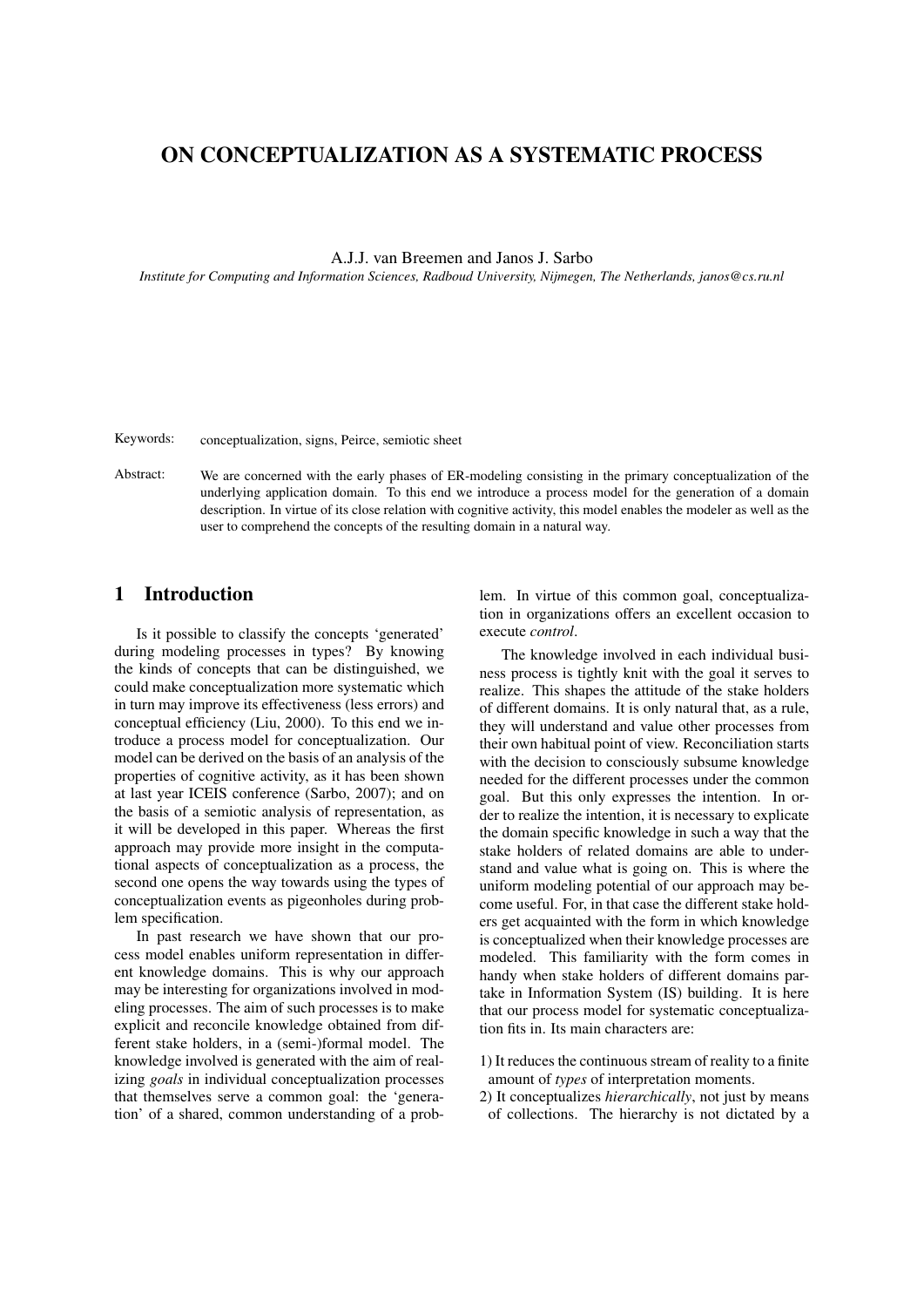previously accepted ontology, but arises naturally in the course of the analysis.

3) Its *goal* orientedness provides means to ensure terminological consistency by keeping track of the processes in which common terms figure.

Below we will present our process model for systematic conceptualization. Since the model is founded upon the processual semiotics of the American polymath Ch. S. Peirce (1839-1914) we will start in section 2 with a treatment of some basic notions: process (2.1) and sign and habit (2.2). This treatment is also the occasion to argue that our way of conceptualization offers organizations the opportunity to execute self control. The more technical part of the paper starts in section 3, in which we recapitulate our model, including its logical interpretation. An illustrative example is presented in section 4. Finally, in section 5 we will draw conclusions.

### 2 How to control conceptualization?

If we confine our scope just to ER-modeling, it is possible to say that ER-models are used to create an accurate reflection of the structure of part of the real world in a database. But already if we only modestly extend our scope and ask what did trigger the modeling of a domain, we are forced to a more elaborate answer. The first thing to ask is what we do when we model, is it capturing real world events in a reflection or is it a matter of modeling our organization's future interactions with the world? Even with a narrow view on ER-modeling the answer must be that, at the very least, it is not only a matter of representation. For, although ER developed in order to remove redundancy and keep data consistent, if we implement a (normalized) model, we affect the behavior of everybody who is going to work for some reason with the realized information system.

With the rapid integration of information systems across departments, the growing model of entities and relations became hard to read. Contact with the users' demands was restored by specifying separate business processes, followed by a de-normalization of the overall ER-model from the perspective of the needs of the different roles engaged in those processes.

But how to proceed if we do not have a normalized model and/or the domain to be modeled is extensive, hosting different perspectives, stated in terms that may be vague or that lead to contradictions, in an environment where differences of interest seriously hamper progress? Here *controlled* conceptualization may make a difference. In the remainder of this section we will deal with our background notions as a preparation for the presentation of the model with which we deem controlled conceptualization feasible.

#### 2.1 Processes and conceptualization

The concept of process is central to our approach. This is not primarily so because conceptualization itself can be regarded a process or because it is part of an embracing process aiming at the realization of an IS. The primary reason for taking process as a central concept resides in the fact that all we feel, think or do, is only felt, thought or done as part of some process(es). From the point of view of meaning as actualized meaning, processes are the basic units of meaning, not terms or propositions. The latter generalize over different processes by dissociation from any particular process. This will be clear if we realize that disambiguation as a rule proceeds by providing a proper context, thus embedding the ambiguous sign in the process intended by the utterer. Stake holders will be inclined to think about their concepts from the perspective of the processes in which they are embedded. So, explicating processes is a quite natural starting point for conceptualization. Since processes figure so prominently in our approach some words about our Peirce inspired understanding of the concept of process is called for. Hulswit succinctly summarized the Peircean concept of process thus (Hulswit, 1999):

A process is "a continuous sequence of events that derives its unity or internal order (distinguishing it from other processes) from a final cause, which directs the sequence to some end state which itself may evolve."

Several notions in this definition deserve some elucidation.

A process is a continuous sequence of events:

- a) Continuous because events in a process are not separate from each other.
- b) Events because there are distinguishable parts of a process that can be articulated as facts expressed in propositions.
- Unity or internal order is derived from a final cause: a) The goal of the process, the desired end state, provides the Reason of the process.
- b) Only what contributes to the realization of the goal ought to be part of the model that describes the process.
- The final cause directs the sequence to some end state: An event starts up a goal oriented habit that governs the process towards its terminating event.
- The end state itself may evolve during the process (recursively):

The terminating event needs not to be fixed beforehand in detail, it may be general or vague.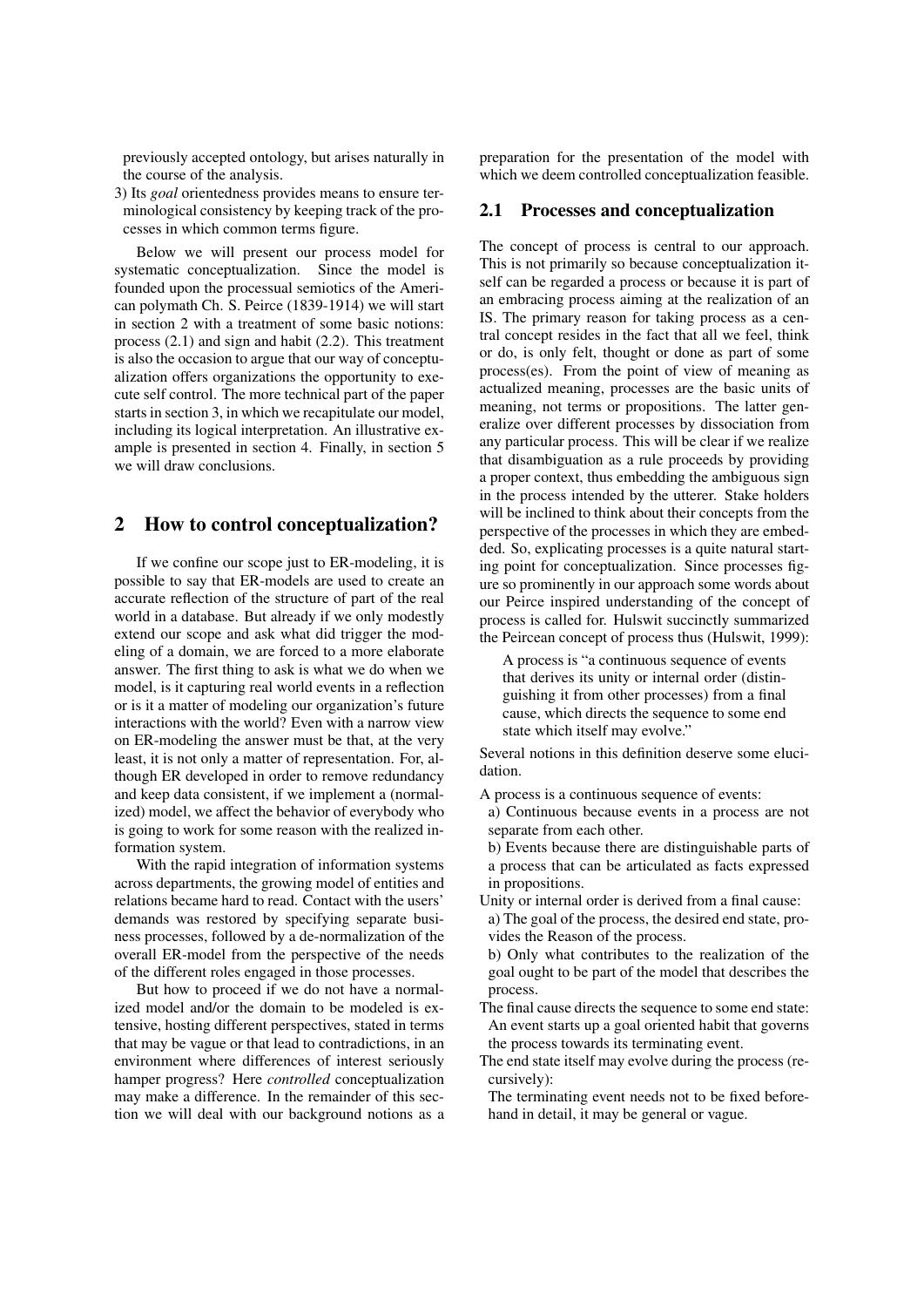In this section we looked at processes in a very general way, now we zoom in on the different kinds of aspects that we must distinguish in all the kinds of sign processes, including those pertinent to IS.

### 2.2 Signs, habits and conceptualization

Peirce did hold from very early on that we have no power to think without signs (cf. CP 5.265).  $<sup>1</sup>$  But if</sup> every thought always partakes in a sign, then the flow of thought, as far as it is connected and influential, is representable by an argument. So, it need not wonder us that throughout his life he kept refining his thought on signs, leaving us a tremendous corpus devoted to the study of signs in many of its aspects. This most certainly is not the place to trace the development of that thought or to lay bare the ramifications of the assumption. In the space at our disposal we will not even have the possibility to deal with the bare essentials of the core of his sign theory, but at the same time we will have to present an advancement of the basic theory which comes down to a transfer of the concept of 'sheet' from his logic to his semiotics. We start with the later and will afterwards introduce the relevant terminology 'on the fly'.

In analogy with the 'Sheet of Assertion' (S*A*) Pierce introduced in the context of his logic (cf. CP 4.396), we introduce a 'Semiotic Sheet' (S*S*) (van Breemen and Sarbo, 2007). The difference between the two is that the  $S_A$  represents what is taken for granted to be true in the Universe of Discourse by all participants in an exchange of ideas, while the S*<sup>S</sup>* represents all that is believed by a group of participants or by an individual. Let us assume that the S*<sup>S</sup>* has at least two modalities. The *actual* S*<sup>S</sup>* holds what at a given moment actually is believed, it is the state the  $S_S$  is in at any given moment. The *potential* S<sub>S</sub> contains all beliefs that may become actualized some time.

Now, under the assumption that all thought is in signs, lets try to describe what happens if something demanding attention gets inscribed on a  $S<sub>S</sub>$  in the state it is actually in. See fig. 1 for a summarization of technical terms (left) and their approximate counterparts in mundane language (right). Although the 9 terms suggest that they are signs on their own, this is not the case. They are best regarded as analytical moments that surface if we are going to analyze goal oriented processes or reasoning.

The terms of fig. 1:

- The *qualisign* position indistinctly involves all that is needed to reach a conclusion. Analytically it involves what is offering itself for interpretation (the
- <sup>1</sup>A reference to (Peirce, 1931) is given by volume and paragraph, separated by a point.



Figure 1: Sign aspects and corresponding mundane terms

effect), the actual state the  $S_S$  is in and all that may be contributed by the  $S<sub>S</sub>$  written upon in the process of interpretation. State and effect appear as indistinct *qualities*.

- The *icon* position discriminates the state and effect according to their form, but without any interpretation. It is the single occurrence of a potential *likeness*. Looked at it from a bottom up perspective the process can go on in many directions, none of which is recognized at this point.
- The *sinsign*<sup>2</sup> position indicates the co-occurrence of the state and effect on a particular S*<sup>S</sup>* as an *actual event*.
- The *index* position indicates the actual *connection* of all moments involved in the interpretive process, by this it expresses the permanence of a process on a S*S*. At the same time it expresses the latent connection between what is actualized in this process and what is potentially contained in this actualized S*S*.
- The *legisign* generalizes the occurrence (sinsign) of the instances of a form (icon). In learning this is a bottom up process, but if the form is known the actual event triggers a *rule*-like habit that classes all the instances of that form with a type. A legisign only surfaces by means of its instances, but as a habit it has a real influence.
- The *rheme* position indicates the moment the form (icon) in its here and now actuality (sinsign) addresses the S*<sup>S</sup>* in order to retrieve all possible ways in which to deal with it, to contextualize it, but only potentially so. Creativity heavily draws upon this moment: figuring out how to possibly deal with the input (*qualitative possibility*).
- The *symbol* position indicates the moment a familiar sign (legisign, involving a sinsign-icon) gets connected (index) with a habit of interpretation that connects the sign implied in the effect with its object. Object here used as in "What is the object of your remark?" The stronger this *convention*, the harder it is to be creative. At this point however the habit is still not operational.

The *dicent* indicates the position in which a specific

<sup>2</sup> 'Sin' as in '*sin*gular'.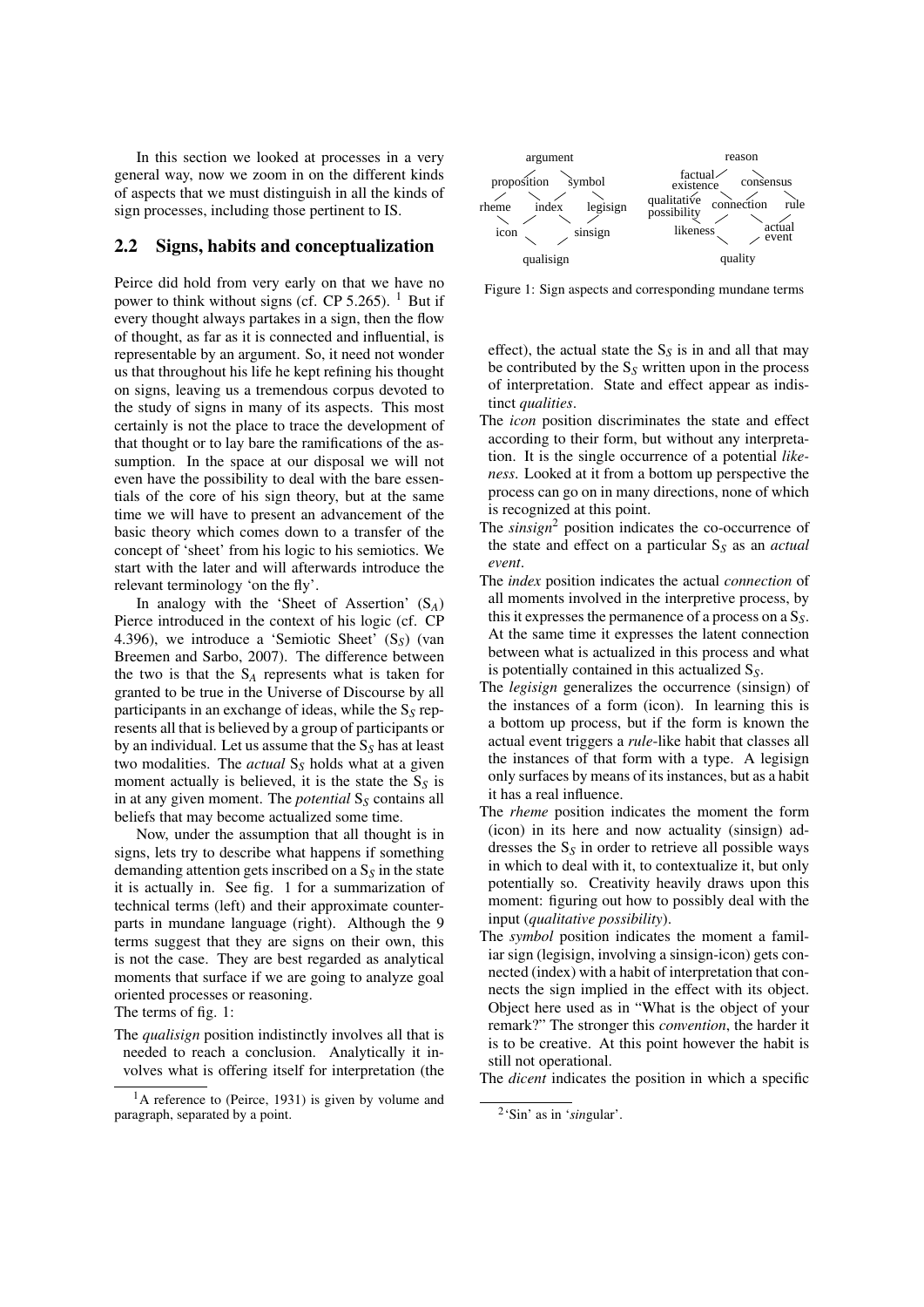possibility is asserted for actual use in the argument in a particular case. Out of all possible interpretations one is actually asserted (*factual existence*).

The *argument* position indicates at least two moments. On the one hand it indicates the whole process leading to the conclusion/response as its*reason*, on the other it states the conclusion/response, ready to enter a subsequent process.

What does this approach offer to conceptualization? In order to establish that it is useful to introduce a third modality of the S*S*, the modality of *law* or operational habit. What is inscribed on a  $S<sub>S</sub>$  in this modality has real influence and as such fulfills the essential function of a sign, according to Peirce:

"It appears to me that the essential function of a sign is to render inefficient relations efficient, – not to set them into action, but to establish a habit or general rule whereby they will act on occasion" (CP 8.332).

But isn't that the kind of sign we want to develop if we are building an IS, at a level as much integrated as possible? In order to realize that, we regard the different stake holders as Semiotic Sheets that contain the knowledge we need. When we analyze we write the results on different sheets, for each process to be modeled one. We do this by combining these sheets until all that is needed for the processes is made explicit. We merge and sequence the different sheets on a sheet in which the common goals are regulative. Practical constraints, conflicts of interest and ambiguities will arise in the process. But they have a *reason* and can be discussed in an understandable way, since they can be connected to what is going on. That offers prospects for resolution. The question we pose may be summarized thus: Is it possible to develop a robust strategy for conceptualization by taking a Peircean semiotic account of cognitive activity as a starting point?

## 3 The model

In past research we suggested that Peirce's nine types of meaning aspects are generated in each sign recognition process (Sarbo, 2007). In this section we restrict ourselves to a brief recapitulation of the basic ideas.

The appearing sign (external effect) is interacting with the  $S<sub>s</sub>$  occurring in a state. According to our model, the recognition of this sign (phenomenon) can be established through the recognition of the relation between state (A) and effect (B), in the context of knowledge about earlier interactions  $(\neg A, \neg B)$  possessed by the involved *S<sup>s</sup>* . We assume that both state

and effect are presented as input qualities appearing in a 'primordial soup' ([A B]). Sign recognition can be modeled by a processing schema, as shown in fig. 2.

- (1) *sorting* ([A], [B]): the identification of the two types of qualities in the 'primordial soup';
- (2) *abstraction* (A, B): the separation of the collections of the two types of qualities;
- (3) *complementation*  $((A, \neg B), (B, \neg A))$ : the linking of the qualities with information from the context;
- (4) *predication* ((A,¬B)–(B,¬A)): the establishment of a relation between the completed qualities.



Figure 2: The processing schema of sign recognition

A logical analysis of our processing schema has been introduced in (Sarbo, 2007). The results of this analysis are recapitulated in fig. 3. An essential element of a logical interpretation is the abstraction of a common meaning of the two types of input qualities, which is the concept of a *logical variable*. Because we have two types of qualities, which are independent, the logical interpretation requires the introduction of two variables. These are denoted by *A* (state) and *B* (effect).



Figure 3: The logical interpretation of sign recognition

## 4 An example

There are two dimensions along which our theory of conceptualization can be explored. The first is related to its potential for merging knowledge (concepts) obtained by the different stake holders representing different views (Lankhorst et al., 2005). This can be illustrated with the specification of a *common* problem by a conceptual specialist and some domain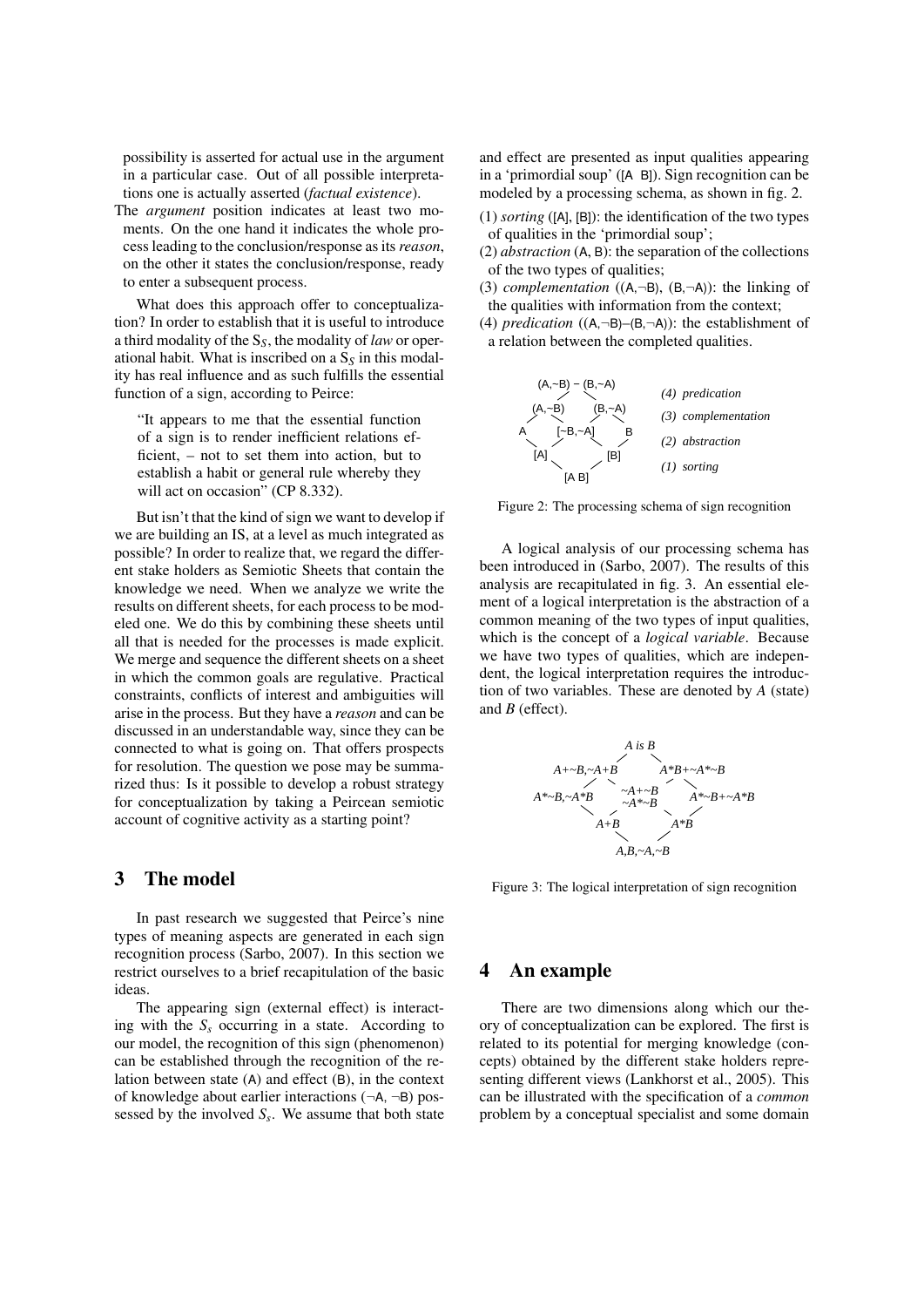expert(s). Full individual specifications, each expressing a certain point of view, are merged to a single meaningful relation, by unifying concepts of identical meaning aspects to a single sign, through coordination. The second way of exploration capitalizes on the potential of the theory to be applied recursively, which is beneficial for the conceptualization of complex phenomena. This section gives an illustration of such a problem. Let us emphasize that both types of exploration are a direct consequence of the uniform representation provided by the theory outlined in this paper.

# 4.1 Conceptualization of a complex problem

Assume our task is the generation of a meaningful representation of a company's strategy. From an abstract point of view such a strategy can be characterized by the company's reaction on supply and demand. According to the theory of this paper, such a reaction can be conceptualized as a relation between supply and demand where supply *can* be interpreted as the products produced by the company, which are available for some time (state), and demand as the suddenly appearing request dictated by the customers (effect).

The simultaneously appearing supply and demand (input qualities) define our company involved in a business event. The interpretation of the two types of qualities in themselves (individual analysis) provides us with a definition of  $A$  and  $B$ ,<sup>3</sup> and through the interpretation of the relation between them (relational analysis) we may obtain a meaningful conceptualization of our company's reaction to the input event. That relation may also rely on complementary factors like the economic perspective taken, either profit maximization or purchasers satisfaction, which views in turn are intimately related to the more primitive concepts of price and selling events, that themselves can be specified as phenomena. The next section is an attempt to introduce a specification for selling events; an analogous treatment of the concept of price is left to the reader.

#### 4.2 Nested phenomenon: selling event

A selling event is between a dealer and a customer. The specification below is given from the dealer's perspective; a description from the purchaser's point of view is possible, but it may be less general, as the purchaser's motivation for buying or not buying a product can be more difficult to set out.

We assume that a selling event, as a phenomenon, is defined by the purchaser's selection of certain products and services. The products can be interpreted as a *state*, in which, the services appear as an *effect*. For example, dealer and customer are having a conversation while they are looking at a collection of products, when suddenly the dealer recognizes (e.g. 'sees' in a saccade), the purchaser's selection of the services he or she wishes to be delivered with the products. Additionally we assume that a selling event may also be subject to complementary factors like the different forms of the transfer of ownership and the various judicial conditions a service may have to comply with.

The goal of this section is not the analysis of a concrete selling event, however. Our focus is on the interpretation of the relation between product and service, in general. Accordingly, we will assume that the input contains abstract qualities, which are: product  $(A)$ , service  $(B)$ , form of ownership  $(\neg A)$  and judicial conditions  $(\neg B)$ . For example,  $\neg A$  may refer to purchase, lease or rental, and  $\neg B$  to copyright, knowhow and organizational conditions (e.g. a computer network, as a product, can be sold only as a whole, not in parts). The representation of abstract concepts, as qualities, is a non trivial question that we cannot discuss in detail, because of lack of space. The abstract concepts of selling are introduced as stages of the recognition process of an abstract selling event, as a sign (cf. fig. 2).

- $[A]=A+B$ : A product  $(A)$  can be sold with a service (*B*); or, a service (*B*), for example, a know-how, can be available through a certain product (*A*).
- [B]=*A*∗*B*: A product may provide a certain service only; or, a service can be available only in combination with a certain product (product-service dependency, as an actual event).
- $[-A,-B]=-A+~B$ ,  $-A*-B$ : The relation between the complementary factors of selling events like the various forms of ownership and the corresponding judicial issues  $(\neg A + \neg B)$ , and how those forms of ownership are regulated by law  $(\neg A \cdot \neg B)$ .
- A=*A*∗¬*B*, ¬*A*∗*B*: Product specification like catalog information about products (*A*∗¬*B*) and services (¬*A*∗*B*), in general.
- B=*A*∗¬*B*+¬*A*∗*B*: The reconciliation of purchaser's need for products and services, from the dealer's point of view. This is the concept of the habitual way of *bargaining*, which is a law-like relation or *rule* between products  $(A \times \neg B)$  and services ( $\neg A \times B$ ) that can be sold in combination. This rule includes the possibility that products and services can be sold independently from each other (in conformity with

<sup>&</sup>lt;sup>3</sup>We refer to the status of a sign by means of the corresponding logical expression.